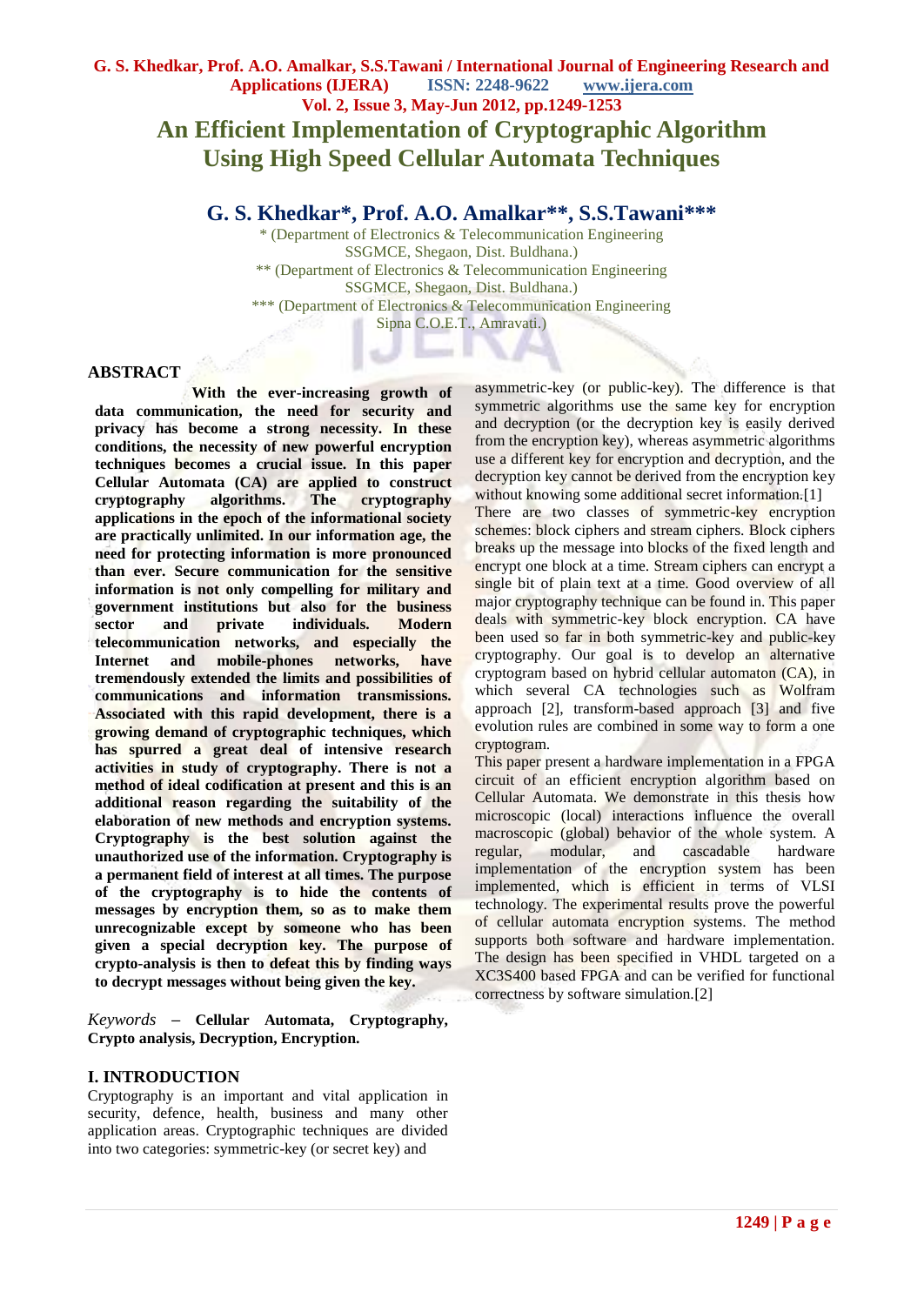

 **Fig. 1 Simplified Model of Conventional Encryption**

 Original message/data fed as i/p to algorithm is known as Plaintext. The process or algorithm in which various substitutions and transformation are obtained on the plain text is called as Encryption algorithm. Substitutions and transformation depends on this key and the secure information require to obtained encryption and encryption is called as Secret Key. Scrambled msg. produced as o/p i.e. unreadable form of data is called as Cipher text. This is nothing but a encryption algorithm which runs in reverse i.e. the process of obtaining the plain text from cipher text is called as Decryption algorithm [3].

### **1.1 CA CONCEPTS**

As concept of cellular automata (CA) - cellular spaces [4], to the recent book of Stephen Wolfram "A New Kind of Science" [2], the simple structure of CA has attracted researchers from various disciplines. CA is a bio-inspired paradigm highly addressing the soft computing and hardware for a large class of applications including information security. They are a particular class of dynamical systems that enable to describe the evolution of complex systems with simple rules, without using partial differential equations [5]. Typically, a cellular automaton consists of a graph where each node is a finite state automaton (FSA) or cell. This graph is usually in the form of two-dimensional lattice whose cells evolve according to a global update function applied uniformly over all the cells.

The state of each cell is updated simultaneously at discrete time steps, based on the states in its neighborhood at the preceding time step. The algorithm used to compute the next cell state is referred to as the CA local rule. If the rule of a CA involves only XOR logic, then it is called a linear rule. Rules involving XNOR logic are referred to as complement rules.[4] A CA with all the cells having linear rules is called a linear CA, whereas a CA having a combination of XOR and XNOR rules is called additive CA. If all the cells obey the same rule, then the CA is said to be a uniform CA, otherwise, it is a hybrid CA. A CA is said to be a null boundary CA, if both the left and right neighbor of the leftmost and rightmost terminal cell is connected to logic 0-state.

#### **1.2 CA STRUCTURE**

This update function takes the cell's present state and the states of the cells in its interaction neighborhood. The cells evolve in discrete time steps according to some deterministic rule that depends only on local neighbors. Each cell consists of a storage element (D flip-flop) and a combinational logic (CL) implemented the next-state functions. A huge flexibility into this programmable structure can be introduced via control signals in CL. For an n-cell CA structure can be used for implementing 2n CA configurations. [5]



**Fig. 2 Shows detail schematic of CA structure**

Cellular automata are a metaphor of a universe whose physics is reduced to some fundamental simple laws. Eight cells are connected together to form an 8-cell CA. In the 8-cell CA, the data path is 8 bits data( $0-7$ ), there are 9 rules configuration  $511$  A signals (Rule[0:8]) and one load data control signal (Load Data). Because all the cells share the same common rule signal SO, only rule 51 or one of the rules 153 or 195 can be applied at a given time. The common rule configuration signal (Rule8) simplifies the LCC. Every cell has its own rule configuration signal (RuleO-Rule7). The left and right input terminals of every cell are connected to left and right neighbors Data Out terminals, thus it is configured as a 3- neighborhood CA. The left and right terminals of the leftmost and rightmost cells are connected to "logic 0" providing a null boundary condition [6].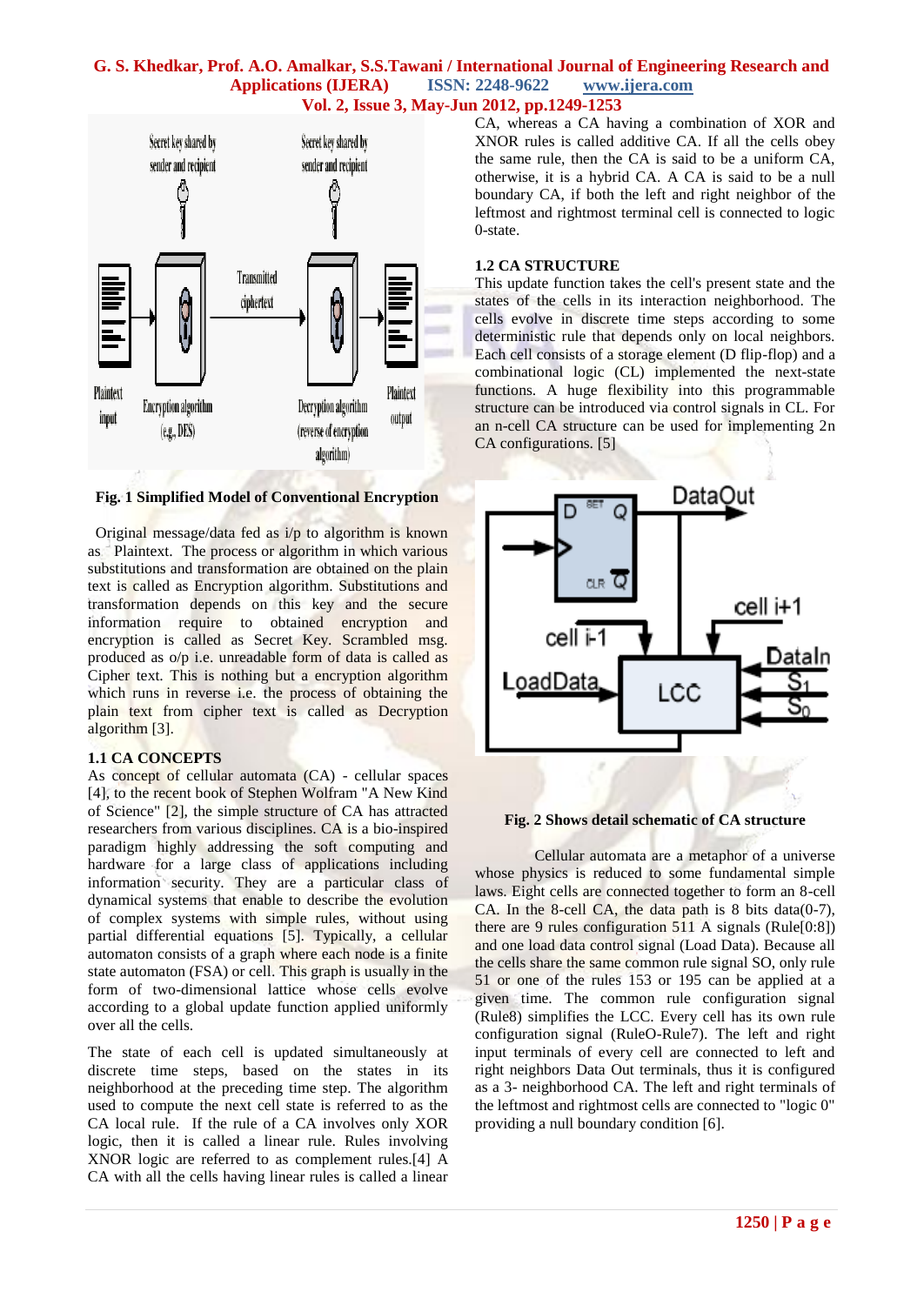

 **Fig. 3 Programmable CA** 

**a)Non complemented Rule b) Complemented Additive Rule**

### **II. CONCEPT OF CA RULES**

Automata can be seen in multiple fields of science and social science. They range from computer science, technology, physics, biology, and math, to economics, psychology, philosophy, and even art. The research we have focused on applies mainly to cryptology and random number generation. Before any further mention of randomness, a definition must be established. The concept of "random" can be described in a variety of ways. The definition we have referred to in our research can be credited to Dr. Solomon Golomb, a professor at the University of Southern California. Dr. Golomb proposed three postulates for randomness, which he classified as preliminary steps. If a binary string passes all three postulates, the string can be considered as pseudo-noise and qualifies for further inspection [7].



 **Table 1: Selection of Rules 30, 51, 153, 195**

#### **2.1 RULE 30**

Dr. Stephen Wolfram, developer of Mathematica, claims that Rule 30 can be used as an effective encryption scheme due to its random qualities. We investigate this claim by using a battery of statistical tests as well as identify properties that help characterize its security if used for encryption. The results provide evidence that Rule 30 shows adequate randomness for a high level of security with weaknesses isolated to even window sizes.

| <b>BOOLEAN:</b> | P XOR (q OR r)      |
|-----------------|---------------------|
| ALGEBRIC FORM:  | $(p+q+r+qr) \mod 2$ |

#### **2.2 RULE 90**



 $1 \bullet 1$  $0$   $\Box$ BOOLEAN FORM:  $F(P, q, r) = p XOR r$ ALGEBRIC FORM:  $F(p, q, r) = (p + q) \text{ mod } 2$ 

#### **2.3 RULE 153**



BOOLEAN FORM:  $F(p, q, r) = NOT(p XOR q)$ ALGEBRIC FORM:  $F(p, q, r) = (1+p+q) \text{ mod } 2$ 

#### **2.4 RULE 195**

BOOLEAN FORM:  $F(p, q, r) = NOT(q XOR r)$ ALGEBRIC FORM:  $F(p, q, r) = (1+p+r) \text{ mod } 2$ 



### $1 \blacksquare$  | 0  $\Box$

### **III. CA ENCRYPTION ALGORITHM**

 The encryption method proposed in this thesis is based on the fact that the CAs from class III are chaotic dynamical systems and CAs from class II exhibit periodic behavior. In these cases, their evolution depends essentially of the initial state, but we can say that after a while the initial state is "forgotten", in sense that the initial state cannot be retrievable through analyses of the current configuration. The proposed encryption system it is realized using a combination of two CA. We use a first CA as a key stream generator, a CA pseudorandom number generator (PSRG) that combines in some way two rules (the rules 90 and 150), to provide the key sequence. The rules 90 and 150 can be expressed as follows: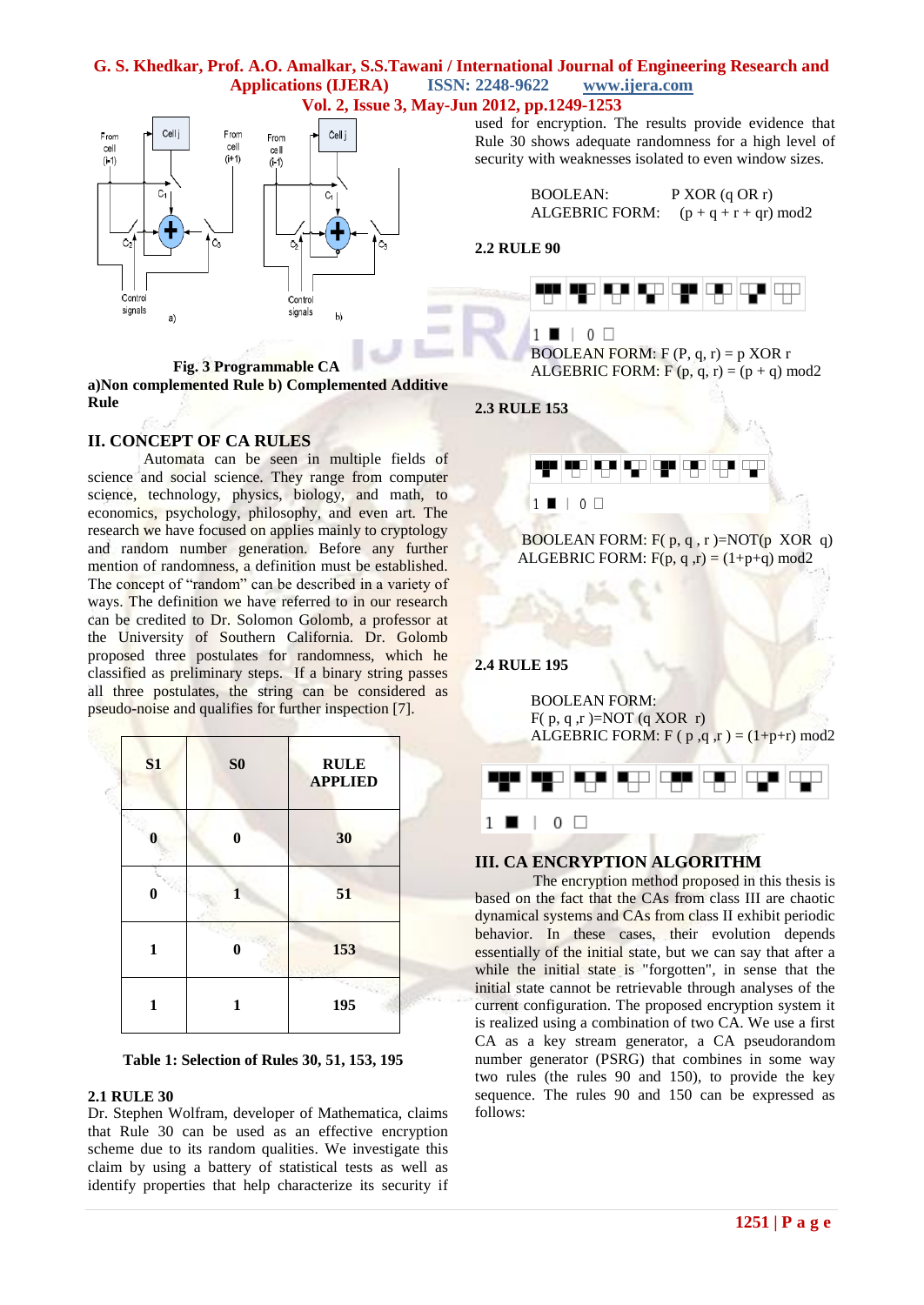$$
a_i(t+1) = a_{i-1}(t) \oplus a_{i+1}(t)
$$
 *Rule 90*

$$
a_i(t+1) = a_{i-1}(t) \oplus a_i(t) \oplus a_{i+1}(t) \text{ R. 150}
$$

This CA is used to provide real-time keys for the block cipher in this thesis. The operation of CA can be represented by a state-transition graph. Each node of the transition graph represents one of the possible states of the CA. The direct edges of the graph correspond to a single time step transition of the automata. Fig.4 shows the state transitions graph of a 4-bit hybrid null boundary condition CA with rules <90, 150, 90, and 150> [8].



**Fig. 4 The State Transitions Diagram of A Maximum-Length Group CA.**

Eight cells are connected together to form an 8 cell CA. In the 8-cell CA, the data path is 8 bits (Data[O: 7]), there are 9 rules configuration 511 A signals (Rule[0:8]) and one load data control signal (Load Data). Because all the cells share the same common rule signal SO, only rule 51 or one of the rules 153 or 195 can be applied at a given time. The common rule configuration signal (Rule8) simplifies the LCC. Every cell has its own rule configuration signal (RuleO-Rule7). The left and right input terminals of every cell are connected to left and right neighbors Data Out terminals, thus it is configured as a 3- neighborhood CA. The left and right terminals of the leftmost and rightmost cells are connected to "logic 0" providing a null boundary condition [9].





## **STEPS**

- 1. Load the PCA with one byte plaintext (cipher text) from I/O. The initial block of the message is the initial state of the PCA. The global configuration of the PCA represents the encrypted message.
- 2. Load a rule configuration control word from memory into the PCA.
- 3. Run the PCA for 1 … 7 cycles.
- 4. Send one byte cipher text (plaintext) to I/O.
- 5. If not end of the plaintext (cipher text) go to step 1. Otherwise, stop the process.

### **IV. RESULTS**



**Fig. 6 Waveforms for CA Rule Before Simulation.**